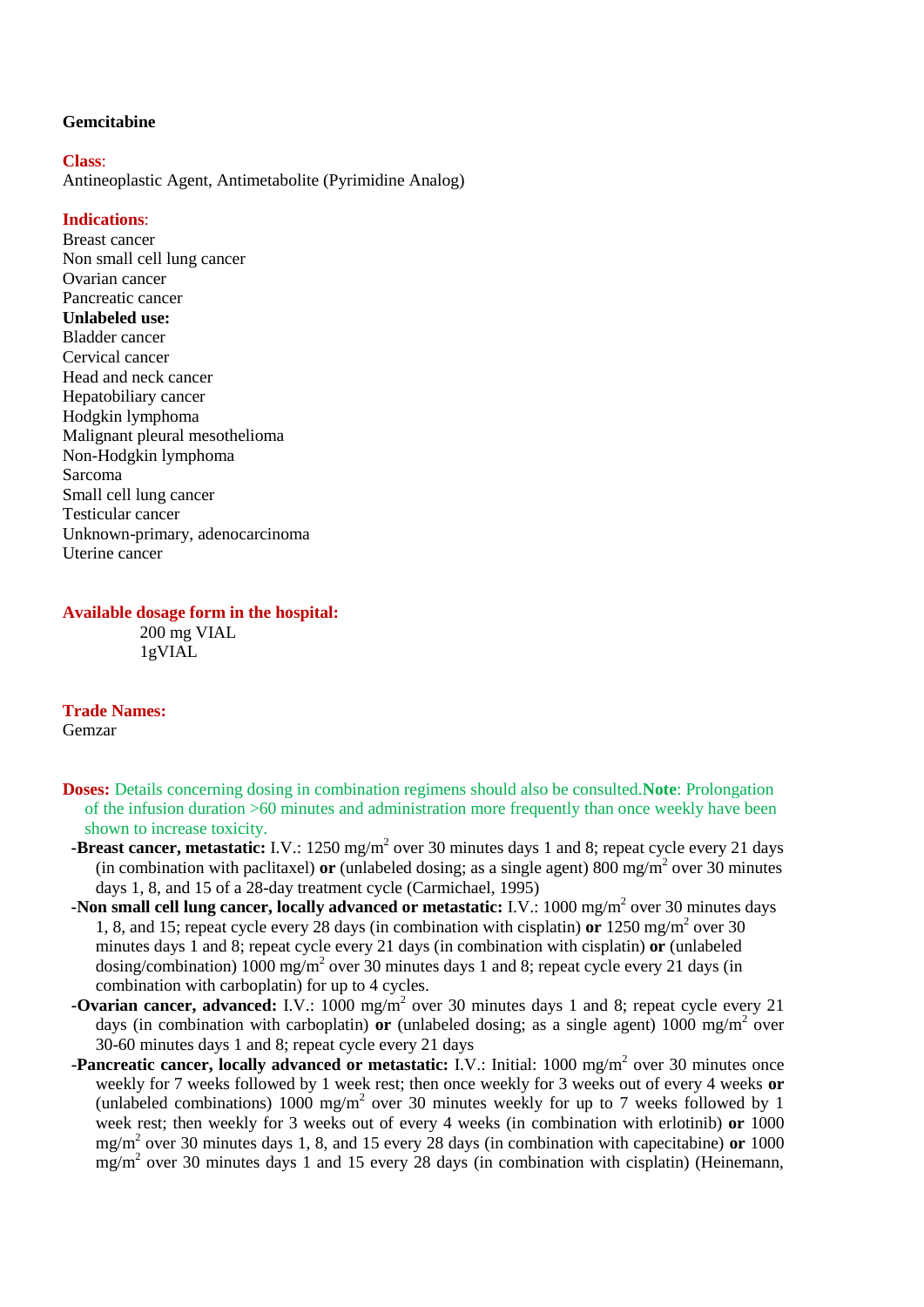2006) or 1000 mg/m<sup>2</sup> infused at 10 mg/m<sup>2</sup>/minute every 14 days (in combination with oxaliplatin) or 1000 mg/m<sup>2</sup> days 1, 8, and 15 every 28 days (in combination with paclitaxel [protein bound])

**-Bladder cancer (unlabeled use):**

- *-Advanced or metastatic*: I.V.: 1000 mg/m<sup>2</sup> over 30-60 minutes days 1, 8, and 15; repeat cycle every 28 days (in combination with cisplatin)
- *-Transitional cell carcinoma*: Intravascular instillation: 2000 mg (in 100 mL NS; retain for 1 hour) twice weekly for 3 weeks; repeat cycle every 4 weeks for at least 2 cycles
- **-Cervical cancer, recurrent or persistent (unlabeled use):** I.V.: 1000 mg/m<sup>2</sup> days 1 and 8; repeat cycle every 21 days (in combination with cisplatin) **or** 1250 mg/m<sup>2</sup> over 30 minutes days 1 and 8; repeat cycle every 21 days (in combination with cisplatin) or 800 mg/m<sup>2</sup> over 30 minutes days 1, 8, and 15; repeat cycle every 28 days (as a single-agent) **or** 800 mg/m<sup>2</sup> days 1 and 8; repeat cycle every 28 days (in combination with cisplatin)
- **-Head and neck cancer, nasopharyngeal (unlabeled use):** I.V.: 1000 mg/m<sup>2</sup> over 30 minutes days 1, 8, and 15 every 28 days **or** 1000 mg/m<sup>2</sup> over 30 minutes days 1 and 8 every 21 days (in combination with vinorelbine)
- **-Hepatobiliary cancer, advanced (unlabeled use):** I.V.: 1000 mg/m<sup>2</sup> over 30 minutes days 1 and 8; repeat cycle every 21 days (in combination with cisplatin) (Valle, 2010) or 1000 mg/m<sup>2</sup> over 30 minutes days 1 and 8; repeat cycle every 21 days (in combination with capecitabine) (Knox, 2005) or 1000 mg/m<sup>2</sup> infused at 10 mg/m<sup>2</sup>/minute every 2 weeks (in combination with oxaliplatin)
- **-Hodgkin lymphoma, relapsed (unlabeled use):** I.V.: 1000 mg/m<sup>2</sup> (800 mg/m<sup>2</sup> for post-transplant patients) over 30 minutes days 1 and 8; repeat cycle every 21 days (in combination with vinorelbine and doxorubicin liposomal) (Bartlett, 2007) **or** 800 mg/m<sup>2</sup> days 1 and 4; repeat cycle every 21 days (in combination with ifosfamide, mesna, vinorelbine, and prednisolone)
- **-Malignant pleural mesothelioma (unlabeled use; in combination with cisplatin):** I.V.: 1000 mg/m<sup>2</sup> over 30 minutes days 1, 8 and 15 every 28 days for up to 6 cycles (Nowak, 2002) **or** 1250 mg/m<sup>2</sup> over 30 minutes days 1 and 8 every 21 days for up to 6 cycles.
- **-Non-Hodgkin lymphoma, refractory (unlabeled use):** I.V.: 1000 mg/m<sup>2</sup> over 30 minutes days 1 and 8; repeat cycle every 21 days (in combination with cisplatin and dexamethasone) (Crump,  $2004$ ) or  $1000 \text{ mg/m}^2$  every 15-21 days (in combination with oxaliplatin and rituximab)

### **-Sarcoma (unlabeled uses):** I.V.:

- Ewing's sarcoma, refractory:  $675 \text{ mg/m}^2$  over 90 minutes days 1 and 8; repeat cycle every 21 days (in combination with Docetaxel)
- Osteosarcoma, refractory: 675 mg/m<sup>2</sup> over 90 minutes days 1 and 8; repeat cycle every 21 days (in combination with Docetaxel) **or** 1000 mg/m<sup>2</sup> weekly for 7 weeks followed by 1 week rest; then weekly for 3 weeks out of every 4 weeks
- Soft tissue sarcoma, advanced: 800 mg/m<sup>2</sup> over 90 minutes days 1 and 8; repeat cycle every 21 days (in combination with vinorelbine) or  $675 \text{ mg/m}^2$  over 90 minutes days 1 and 8; repeat cycle every 21 days (in combination with Docetaxel) or 900 mg/m<sup>2</sup> over 90 minutes days 1 and 8; repeat cycle every 21 days (in combination with Docetaxel) (Maki, 2007)
- -Small cell lung cancer, refractory or relapsed (unlabeled use): I.V.: 1000-1250 mg/m<sup>2</sup> over 30 minutes days 1, 8, and 15 every 28 days (as a single agent) (Masters, 2003)
- **-Testicular cancer, refractory germ cell (unlabeled use):** I.V.: 1000-1250 mg/m<sup>2</sup> over 30 minutes days 1 and 8 every 21 days (in combination with oxaliplatin) or 1000 mg/m<sup>2</sup> over 30 minutes days 1, 8, and 15 every 28 days for up to 6 cycles (in combination with paclitaxel) (Hinton, 2002) **or** 800 mg/m<sup>2</sup> over 30 minutes days 1 and 8 every 21 days (in combination with oxaliplatin and paclitaxel)
- -Unknown-primary, adenocarcinoma (unlabeled use): I.V.: 1250 mg/m<sup>2</sup> days 1 and 8 every 21 days (in combination with cisplatin) **or** 1000 mg/m<sup>2</sup> over 30 minutes days 1 and 8 every 21 days for up to 6 cycles (in combination with Docetaxel)
	- **-Uterine cancer (unlabeled use):** I.V.: 900 mg/m<sup>2</sup> over 90 minutes days 1 and 8 every 21 days (in combination with Docetaxel) (Hensley, 2008) or 1000 mg/m<sup>2</sup> over 30 minutes days 1, 8, and 15 every 28 days (Look, 2004).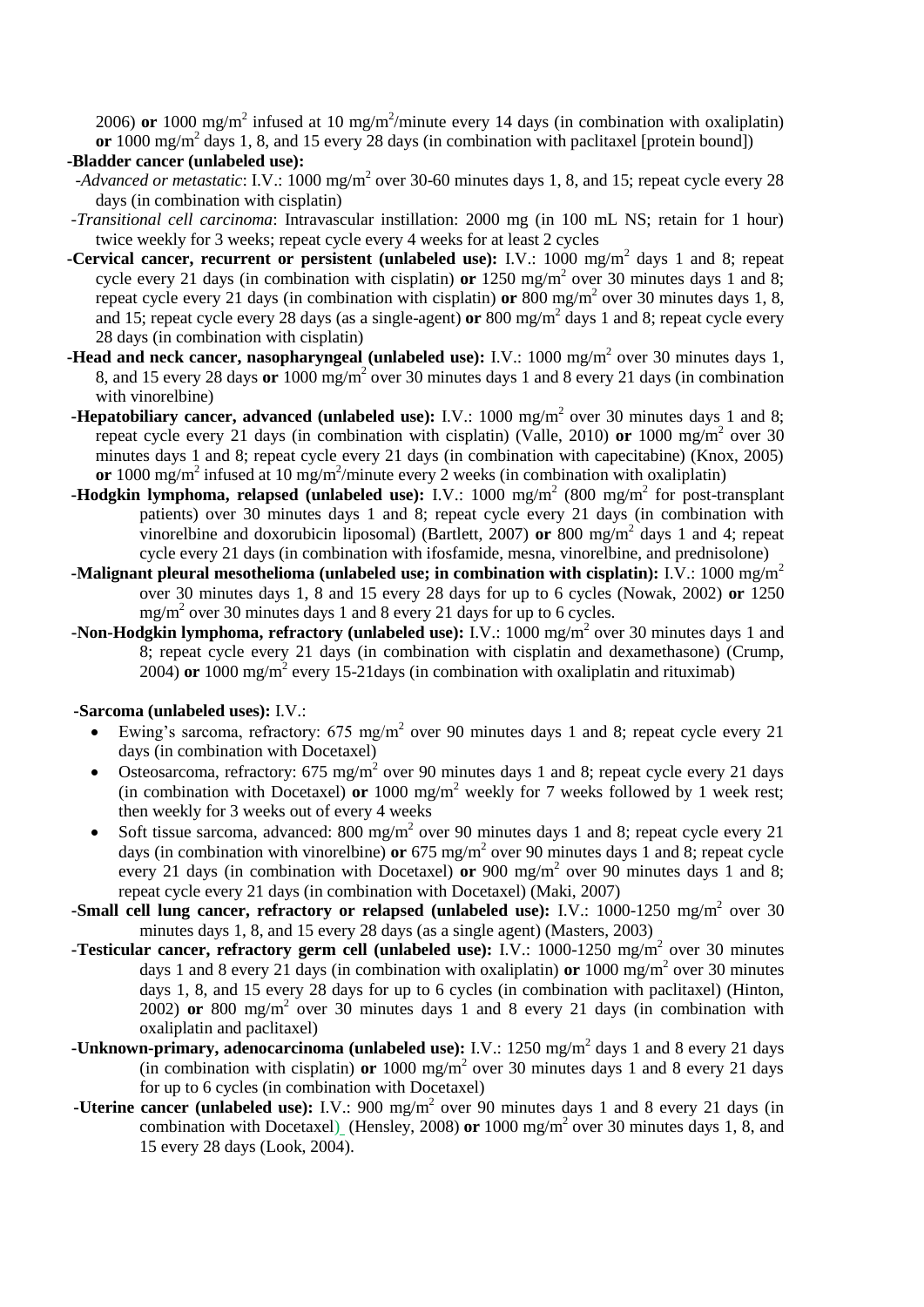## **Geriatric**

Refer to adult dosing

## **Renal Impairment:**

-No dosage adjustment provided in manufacturer's labeling; use with caution in patients with preexisting renal dysfunction. Discontinue if severe renal toxicity or hemolytic uremic syndrome (HUS) occur during gemcitabine treatment.

-Mild-to-severe renal impairment: No dosage adjustment necessary (Janus, 2010; Li, 2007).

-ESRD (on hemodialysis): Hemodialysis should begin 6-12 hours after gemcitabine infusion (Janus 2010; Li, 2007).

## **Hepatic Impairment:**

- No dosage adjustment provided in manufacturer's labeling; use with caution. Discontinue if severe hepatotoxicity occurs during gemcitabine treatment. The following adjustments have been reported:
- Transaminases elevated (with normal bilirubin): No dosage adjustment necessary (Venook, 2000).
- Serum bilirubin >1.6 mg/dL: Use initial dose of 800 mg/m<sup>2</sup>; may escalate if tolerated (Ecklund, 2005; Floyd, 2006; Venook, 2000).

## **Dosing: Obesity**

*ASCO Guidelines for appropriate chemotherapy dosing in obese adults with cancer:* Utilize patient's actual body weight (full weight) for calculation of body surface area- or weight-based dosing, particularly when the intent of therapy is curative; manage regimen-related toxicities in the same manner as for nonobese patients; if a dose reduction is utilized due to toxicity, consider resumption of full weight-based dosing with subsequent cycles, especially if cause of toxicity (eg, hepatic or renal impairment) is resolved (Griggs, 2012).

## **Dosing: Adjustment for Toxicity**

## *\*\*Nonhematologic toxicity (all indications):*

 -Hold or decrease gemcitabine dose by 50% for the following: Severe (grade 3 or 4) nonhematologic toxicity until resolved (excludes nausea, vomiting, or alopecia [no dose modifications recommended]) -Permanently discontinue gemcitabine for any of the following: Unexplained dyspnea (or other evidence of severe pulmonary toxicity), severe hepatotoxicity, hemolytic uremic syndrome (HUS), capillary leak syndrome (CLS)

#### *\*\*Hematologic toxicity:*  **1.Breast cancer:**

Day 1:

- Absolute granulocyte count (AGC)  $\geq$ 1500/mm<sup>3</sup> and platelet count  $\geq$ 100,000/mm<sup>3</sup>: Administer 100% of full dose

 $-AGC < 1500/mm^3$  or platelet count  $< 100,000/mm^3$ : Hold dose Day 8:

- AGC  $\geq$ 1200/mm<sup>3</sup> and platelet count >75,000/mm<sup>3</sup>: Administer 100% of full dose
- AGC 1000-1199/mm<sup>3</sup> or platelet count 50,000-75,000/mm<sup>3</sup>: Administer 75% of full dose
- AGC 700-999/mm<sup>3</sup> and platelet count  $\geq$ 50,000/mm<sup>3</sup>: Administer 50% of full dose
- AGC <700/mm<sup>3</sup> or platelet count <50,000/mm<sup>3</sup>: Hold dose

## **2.Nonsmall cell lung cancer (cisplatin dosage may also require adjustment):**

- AGC  $\geq$ 1000/mm<sup>3</sup> and platelet count  $\geq$ 100,000/mm<sup>3</sup>: Administer 100% of full dose
- AGC 500-999/mm<sup>3</sup> or platelet count 50,000-99,999/mm<sup>3</sup>: Administer 75% of full dose
- AGC  $\leq 500/\text{mm}^3$  or platelet count  $\leq 50,000/\text{mm}^3$ : Hold dose

# **3.Ovarian cancer:**

- Day 1:
- AGC  $\geq$ 1500/mm<sup>3</sup> and platelet count  $\geq$ 100,000/mm<sup>3</sup>: Administer 100% of full dose
- AGC <1500/mm<sup>3</sup> or platelet count <100,000/mm<sup>3</sup>: Delay treatment cycle
- Day 8:
	- AGC  $\geq$ 1500/mm<sup>3</sup> and platelet count  $\geq$ 100,000/mm<sup>3</sup>: Administer 100% of full dose